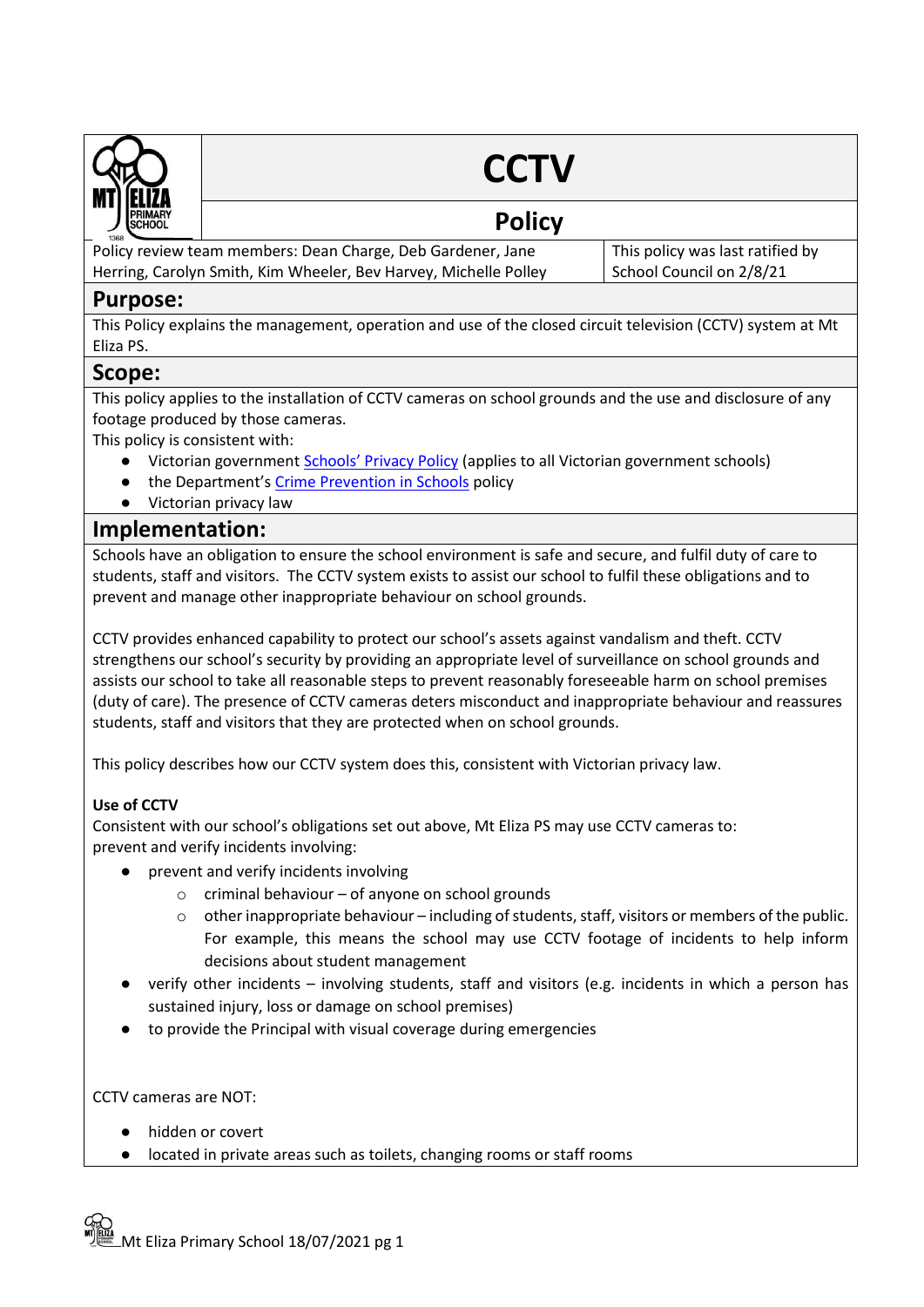● used to monitor student or staff work performance

#### **Location of CCTV cameras in our school**

In our school, CCTV cameras are located in:

- school entrances
- outdoor corridors
- bike shed
- oval
- playgrounds

A notice is located at the entrance and in highly visible areas and there are images near each CCTV camera which alerts people to the presence of the camera.

#### **Access to CCTV footage**

CCTV footage is only accessed for the purposes set out in this policy (see 'Use of CCTV footage') and only by the following people:

- 1. the principal, assistant principal or IT support, including people explicitly authorised by the principal
- 2. central and regional Department staff, when required to assist the school for an above purpose
- 3. any other people permitted by law.

#### **Showing footage to staff, students and/or their parents involved in incidents**

When using CCTV for the purposes listed in this policy under the heading 'Use of CCTV' and only when appropriate, the principal may show specific footage of an incident to those directly involved, including relevant staff, students and/or their parents.

This means that any person on school premises may be captured on CCTV footage of an incident that the principal may subsequently show to staff, students and/or their parents.

The school cannot give copies of CCTV footage to staff, students, parents or any other parties. Any requests for a copy of CCTV footage must be made to the Department's Freedom of Information Unit, as set out below.

#### **Managing and securing the CCTV system**

The principal or their nominee is responsible for managing and securing the CCTV system including:

- 1. operation of the CCTV system and ensuring it complies with this policy
- 2. considering the appropriate location and use of cameras and method for storing CCTV footage
- 3. maintaining and upgrading cameras when required.

#### **Ownership of CCTV footage**

The Department of Education and Training (the Department) owns our school's CCTV systems and CCTV footage.

#### **Disclosure of CCTV footage**

Our school may only disclose CCTV footage externally (i.e. external to the Department) as described in this policy or otherwise when permitted by law.

#### **Storage of Footage**

CCTV footage is kept on average for no more than 31 days (depending on movement on site). If our school has not used CCTV footage in any of the ways set out above, and there has been no request to view or access footage during this period, the footage is automatically deleted.